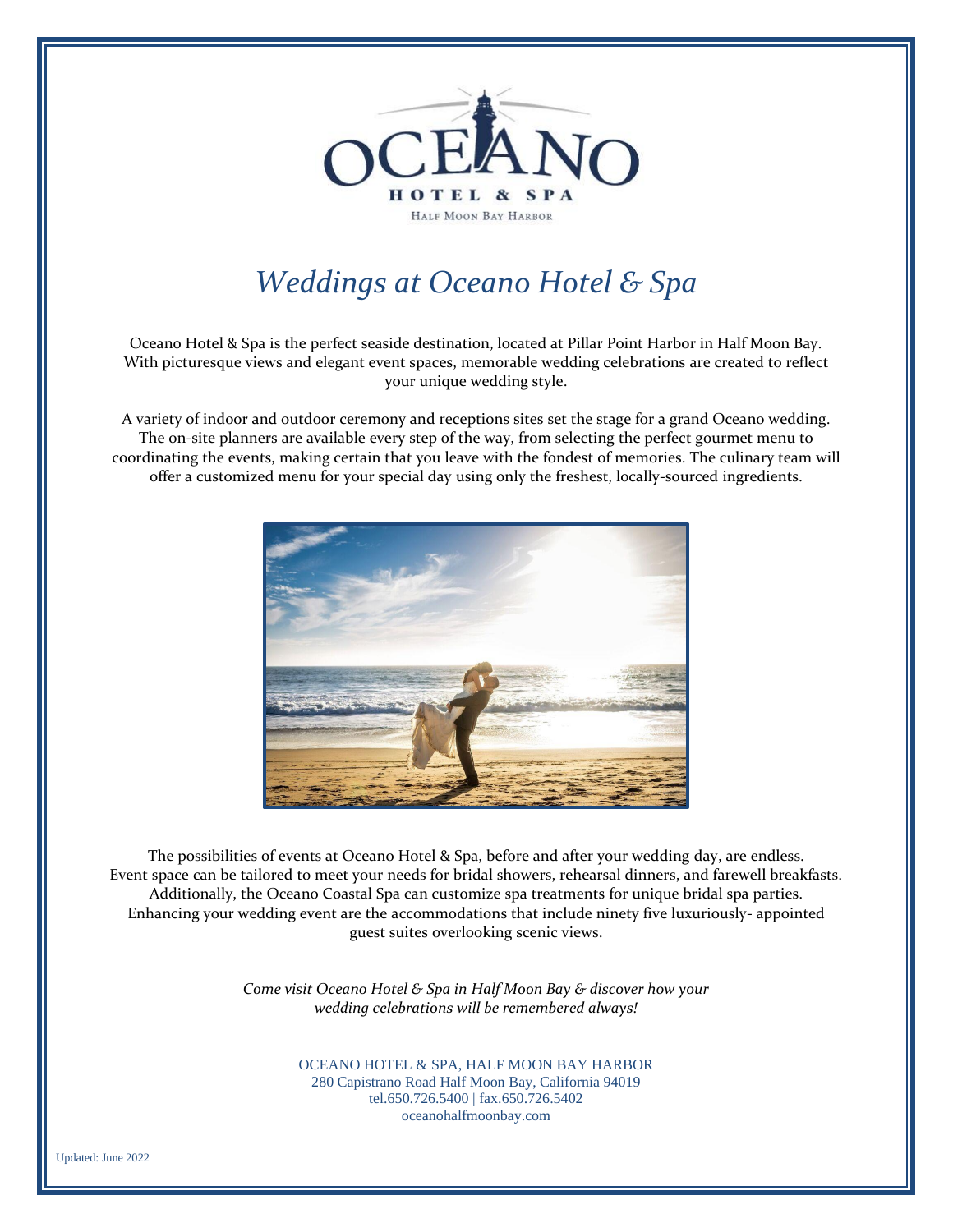# *Creating your Wedding Experience, Oceano Hotel Event Spaces…*

## WEDDING GARDEN

Behind a gated white fence and ornamental bushes is a stone walkway lined with decorative shepherd hooks. On the patio and lawn sits white wedding chairs overlooking scenic harbor views. The ceremony patio is landscaped with Italian Cypress and an arbor provides the perfect framework for floral arrangements.



## THE GATE HOUSE

Nestled in the garden is The Gate House. This rustic outdoor event space is reminiscent of a coastal barn with dark wooden beams, wroughtiron chandeliers, and hardwood floor. Glass French doors open onto a picturesque white patio and a stone fireplace is the perfect accent for a reception in the garden.





 OCEANO GRAND BALLROOM & ATRIUM The Oceano Grand Ballroom & Atrium are an impressive 4,400 square feet. Custom floorlength curtains divide the event spaces. For cocktail hour, guests are welcomed to drinks and hors d'oeuvres in the Atrium. During dinner, the Grand Ballroom sets the stage for a romantic wedding celebration. The soft chandelier and candle lighting create the perfect ambiance. And as the sun sets, the Atrium offers a dance floor and glass skylight for dancing under the stars.



MONTARA ROOM & MIRADA ROOM These private event spaces are perfect for intimate gatherings. Each event space offers unique features which can be custom tailored for events such as rehearsal dinners and farewell breakfasts.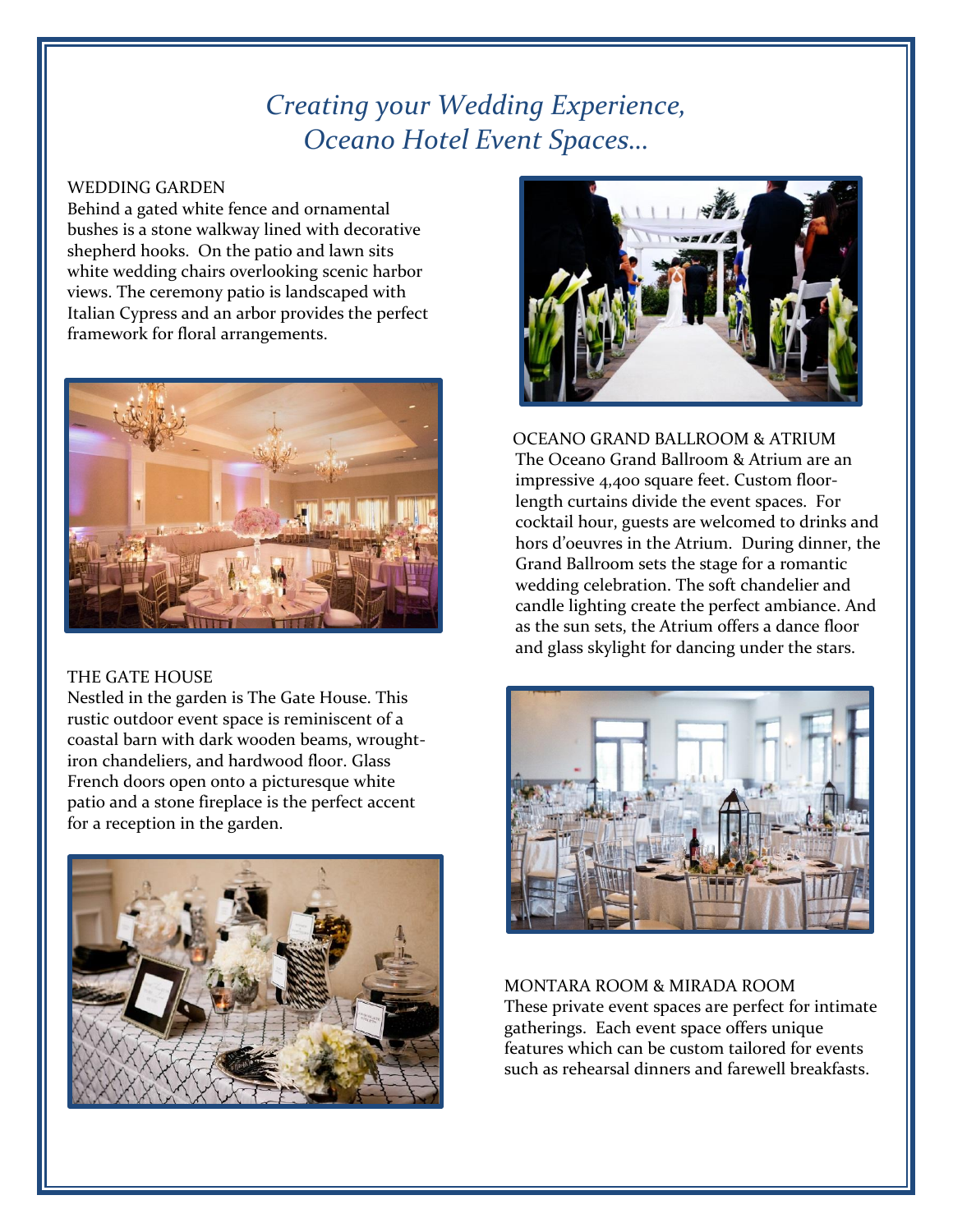

# *Ceremony & Reception Sites*



Our ceremony site fee includes white wedding chairs, rehearsal, coordination, and honeymoon suite. All reception site fees include set-up, tables, Chiavari chairs, dance floor, custom floor-length white or brown linen, house candle centerpieces, white china, flatware, stemware, and coordination.

| <b>Indoor Space</b>   | <b>Square Feet</b> | Capacity             | <b>Rental Fee</b>             |
|-----------------------|--------------------|----------------------|-------------------------------|
| Grand Ballroom/Atrium |                    | 250                  | \$5,000 (Saturdays*)          |
|                       | 4,400              |                      | \$3,000 (Fridays or Sundays*) |
|                       |                    | \$5,000 (Saturdays*) |                               |
| The Gate House        |                    | 3,000<br>200         | \$3,000 (Fridays or Sundays*) |

| <b>Outdoor Space</b> | <b>Square Feet</b> | Capacity | <b>Rental Fee</b> |
|----------------------|--------------------|----------|-------------------|
| Wedding Garden       | -                  | 250      | \$3,000           |

\*Saturday Minimum of 100 Guests \*Friday/Sunday Minimum of 50 Guests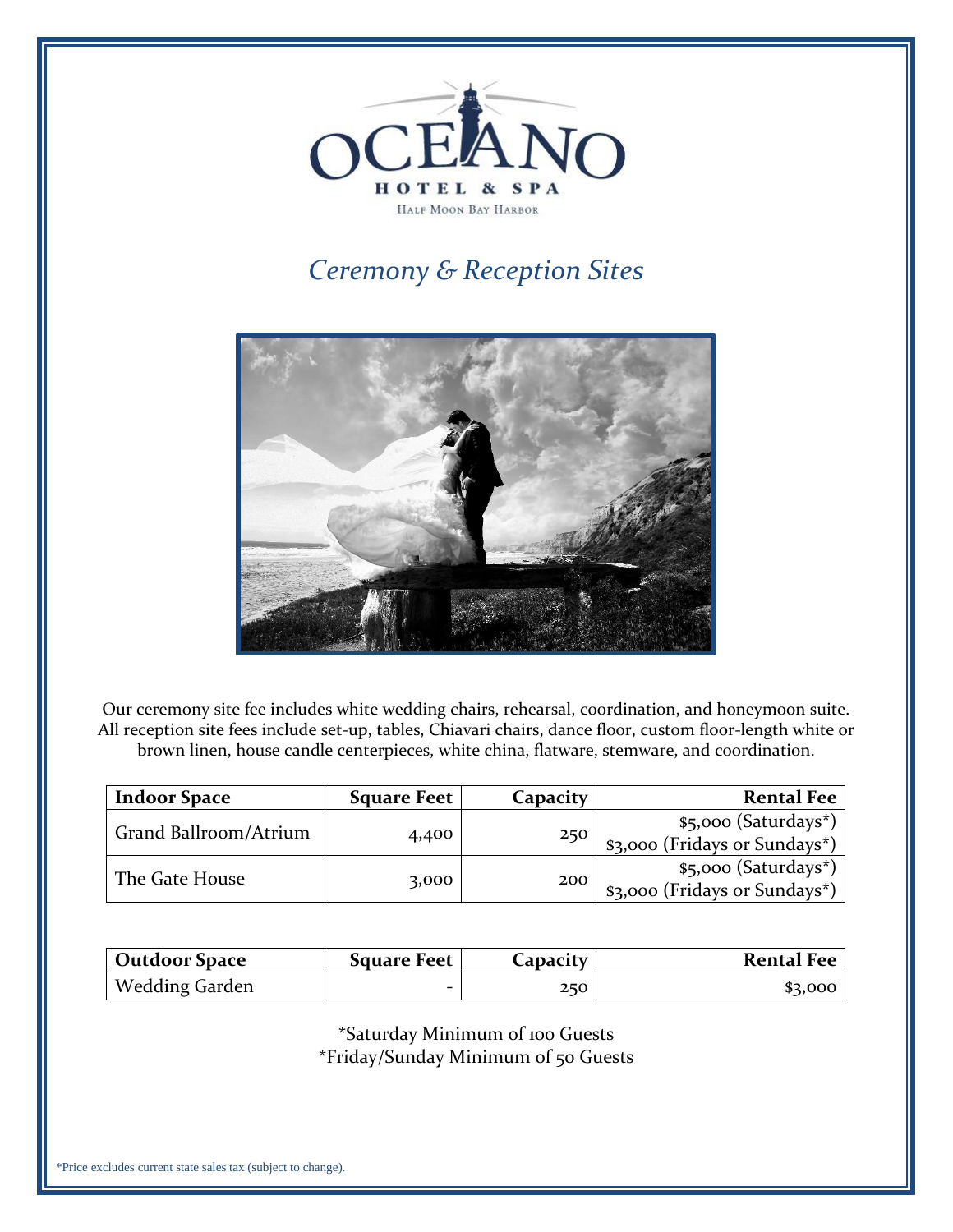

# *Creating your Wedding Experience, From Farm to Table…*

## *"Something Blue" Wedding Package*



*~ One Hour Cocktail Reception ~*

California Sparkling Wines Assorted Beers House White and Red Wines Assorted Soft Drinks and Mineral Waters

### *~ Butler-Passed Hors d'oeuvres ~*

 SPANAKOPITA Feta Cheese & Spinach wrapped in warm Phyllo Dough CROSTINI Vine-Ripened Tomato, Mozzarella, & Basil Pesto CRAB CAKES Local Dungeness Crab with Roasted Pepper Remoulade

*~ Dinner Buffet ~* MIXED GREENS SALAD Organic, local greens tossed in Balsamic Vinaigrette & Garnished with Cucumber, Sweet Red Onion, & Tomato CLASSIC CAESAR SALAD

Crisp Romaine Lettuce in Creamy Caesar Dressing, Focaccia Croutons, & Parmesan Cheese WILD MUSHROOM RISOTTO Tender Arborio Rice, Porcini Mushrooms, & Dried Herbs

#### *With Choice of Two Entrees:*

GRILLED BLACK ANGUS TRI-TIP Red Wine Au Jus & Pink Peppercorns LOCAL LINE-CAUGHT HALIBUT Tuscan Artichoke & Tomato Salsa ROSEMARY DIJON CHICKEN Organic, Air-chilled Chicken Breast with Rosemary Dijon Jus

Steamed Locally-grown Half Moon Bay Vegetables Au Gratin Asiago Cheese Potatoes Freshly Baked Bread

> *~ Wine with Dinner ~* Two Bottles House Wine per Table

 *~ Toast ~* California Sparkling Wine & Sparkling Cider

*~ Cake Cutting and Coffee Tea Service Included ~*

\$125 per person\*

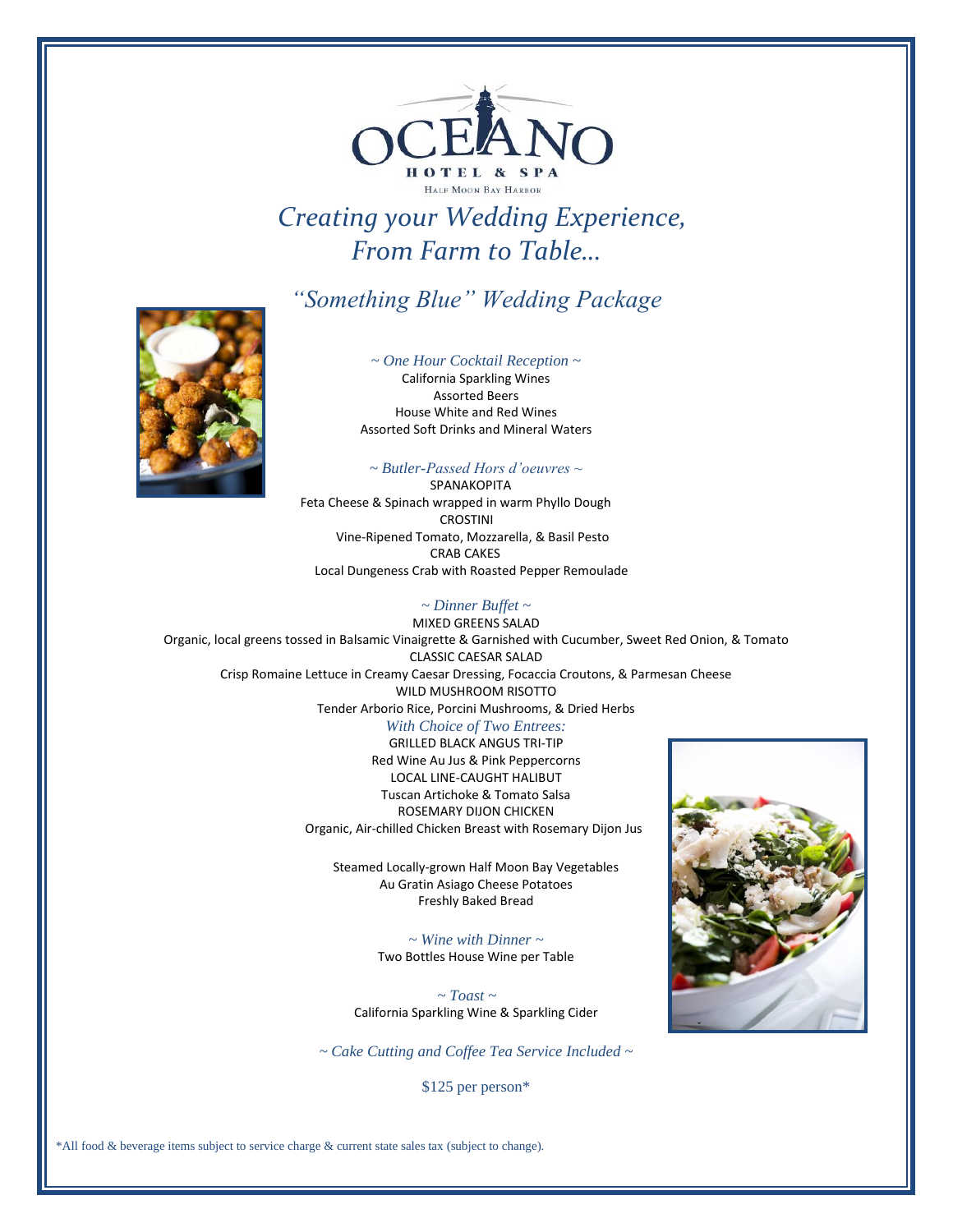

# *"Something Borrowed" Wedding Package*



*~ One Hour Cocktail Reception ~* California Sparkling Wines Assorted Beers House White and Red Wines Assorted Soft Drinks and Mineral Waters

### *~ Butler-Passed Hors d'oeuvres ~*

 SPANAKOPITA Feta Cheese & Spinach wrapped in warm Phyllo Dough CROSTINI Vine-Ripened Tomato, Mozzarella, & Basil Pesto CRAB CAKES Local Dungeness Crab with Roasted Pepper Remoulade CRISPY PORK WONTONS Pork & Sautéed Vegetable in a Crispy Shell with Sweet Thai Chili Sauce

## *~ Plated Dinner ~*

 *With Choice of Salad:* SPINACH SALAD

Baby Spinach tossed in Balsamic Vinaigrette & Garnished with Feta Cheese & Toasted Pecans GREEK SALAD Local Greens with Crumbled Feta, Kalamata Olives, Sweet Red Onion & House Dressing topped with fresh ground Sea Salt

### *With Choice of Two Entrees:*

SEARED SALMON Tuscan Artichoke & Tomato Salsa, Basmati Rice Pilaf & Garden Vegetables ROSEMARY DIJON CHICKEN Organic, Air-chilled Chicken Breast with Rosemary Dijon Jus & Baby Carrots, Whipped Yukon Gold Potatoes GRILLED BLACK ANGUS FILET MIGNON Port Wine Demi-Glace, Grilled Asparagus, Au Gratin Asiago Cheese Potatoes SLOW COOKED BEEF SHORT RIBS Zinfandel Braised Short Ribs & Roasted Mushrooms, Soft Polenta ARTICHOKE RAVIOLI Delicate Pasta with Artichoke and Heirloom Tomatoes

> *Accompaniments:* Freshly Baked Bread

*~ Wine with Dinner ~* Two Bottles House Wine per Table

 *~ Toast ~* California Sparkling Wine & Sparkling Cider

*~ Cake Cutting and Coffee Tea Service Included ~* 



\$150 per person\*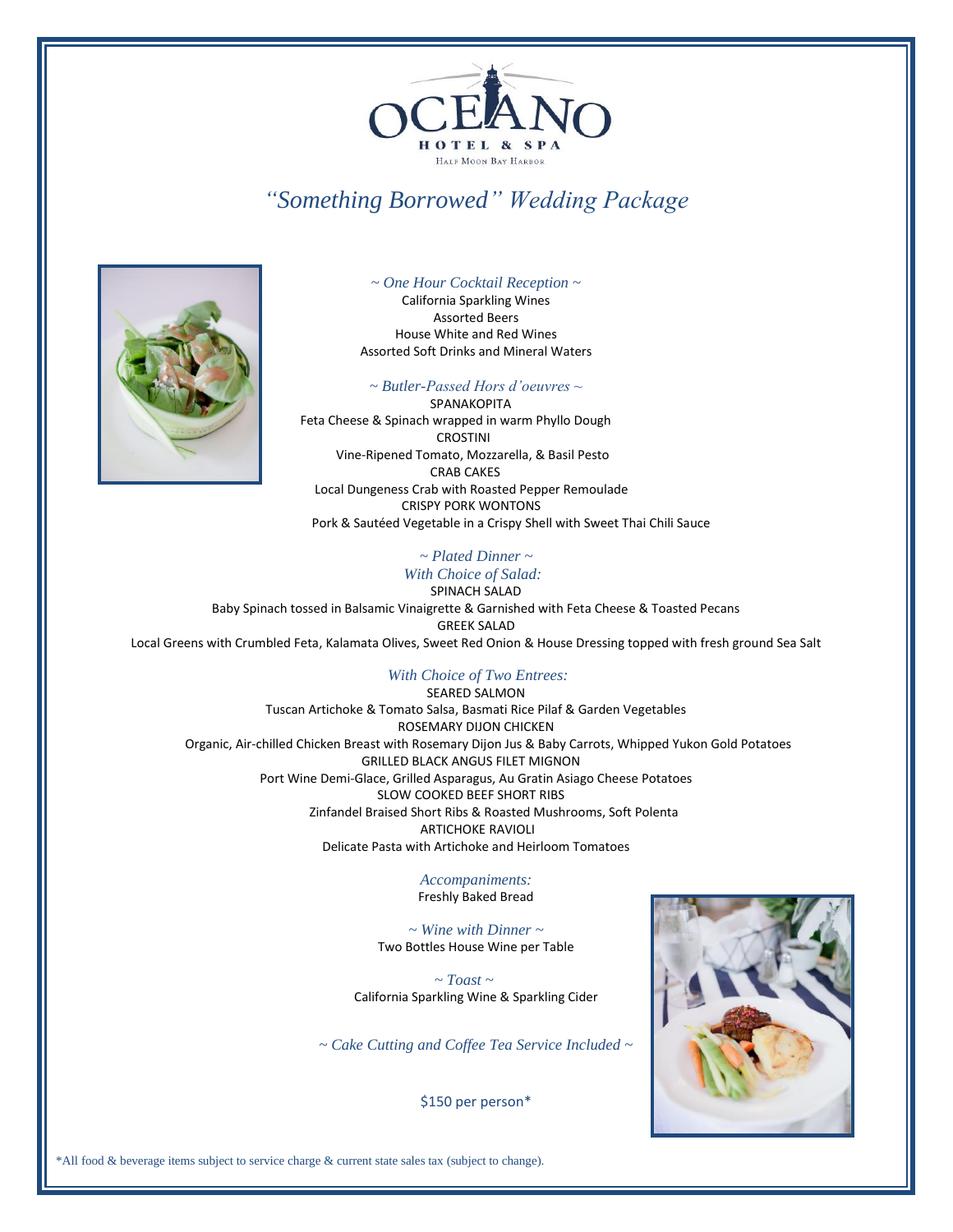

# *"Something New" Wedding Package*

*~ One Hour Cocktail Reception ~* Signature House Wines Assorted Beers Well Liquor Assorted Soft Drinks and Mineral Waters

#### *~ Butler-Passed Hors d'oeuvres ~*

 BACON WRAPPED SCALLOPS Sweet Scallops wrapped in Applewood Smoked Bacon VEGETABLE CROSTINI Roasted Vegetable Tapenade on Golden Toast Rounds BEEF WELLINGTON Puff Pastry with Marinated Beef Tenderloin & Mushroom Gravy HIBACHI BEEF SKEWERS Marinated Beef & Grilled Garden Vegetables

*~ Plated Dinner ~*

#### *With Choice of Salad:*

CAPRESE SALAD Sweet Vine-ripened Tomatoes, Buffalo Mozzarella, & Basil Leaves in an Herb & Olive Oil Vinaigrette SPINACH SALAD Baby Spinach tossed in Balsamic Vinaigrette & Garnished with Feta Cheese & Toasted Pecans  *Accompaniments:* Freshly Baked Bread

#### *With Choice of Two Entrees:*

GRILLED FILET MIGNON & SALMON "SURF AND TURF" Yukon Gold Potato Puree & Local Half Moon Bay Vegetables ROSEMARY DIJON CHICKEN Organic, Air-chilled Chicken Breast with Rosemary Dijon Jus & Baby Carrots, Red Bliss Potatoes VEGETABLE TIAN Layers of thinly-sliced Zucchini, Squash, & Eggplant with Heirloom Tomato Sauce

#### *~ Late Night Snack ~*

*~ Wine & Toast with Dinner ~* Two Bottles House Wine per Table & Sparkling Wine Toast

*~ Cake Cutting and Coffee Tea Service Included ~*

\$175 per person\*

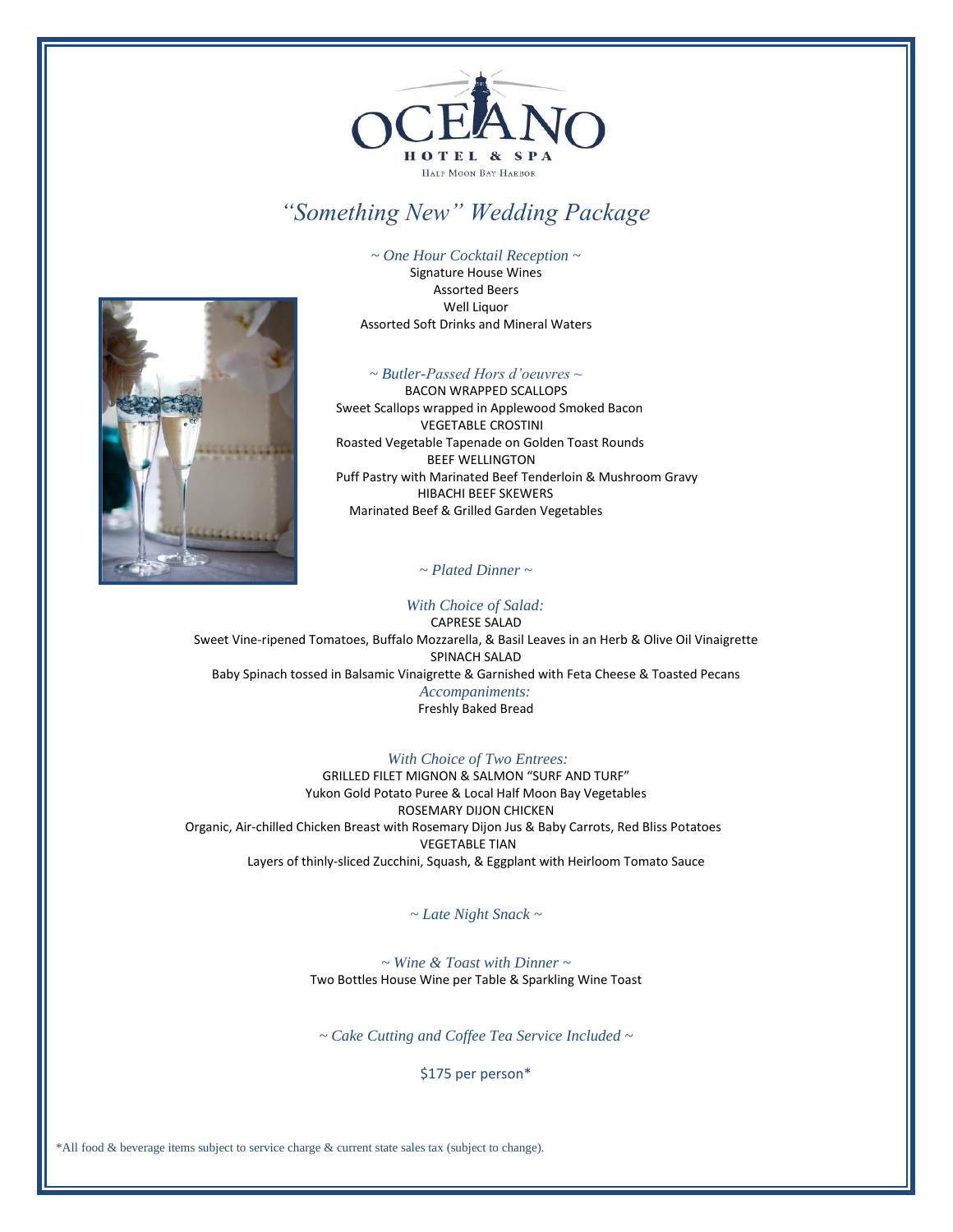

# *Beverage Service*

*All Packages can be enhanced with a Hosted or Cash bar…*



## Beverage Selections:

| Top Shelf Brands/Cordials\$14 ea.   |
|-------------------------------------|
|                                     |
|                                     |
|                                     |
|                                     |
| Assorted Sodas/Mineral Water\$5 ea. |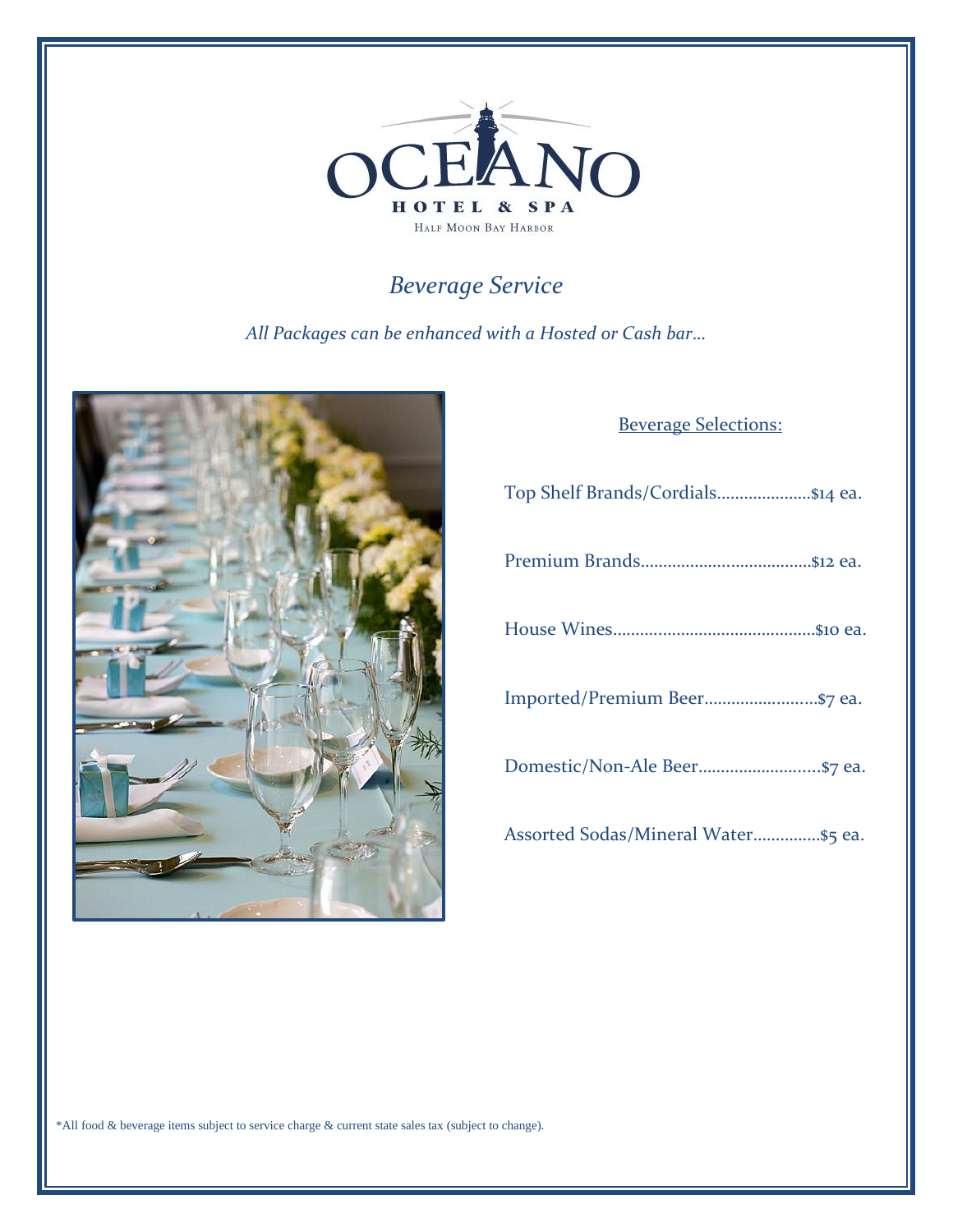

# *Wedding Package Upgrades*

*Treat guests to a Late Night Snack at the end of your special day…*



Displayed Hors D'oeuvres priced per person include: (Please Select One Item)

Pulled Pork Sliders

Grilled Cheese with French Fries

Mini Taco Bar

Chicken & Cheese Quesadillas

Mini Angus Beef Sliders with French Fries

Churro Bar

\$15 per person\*